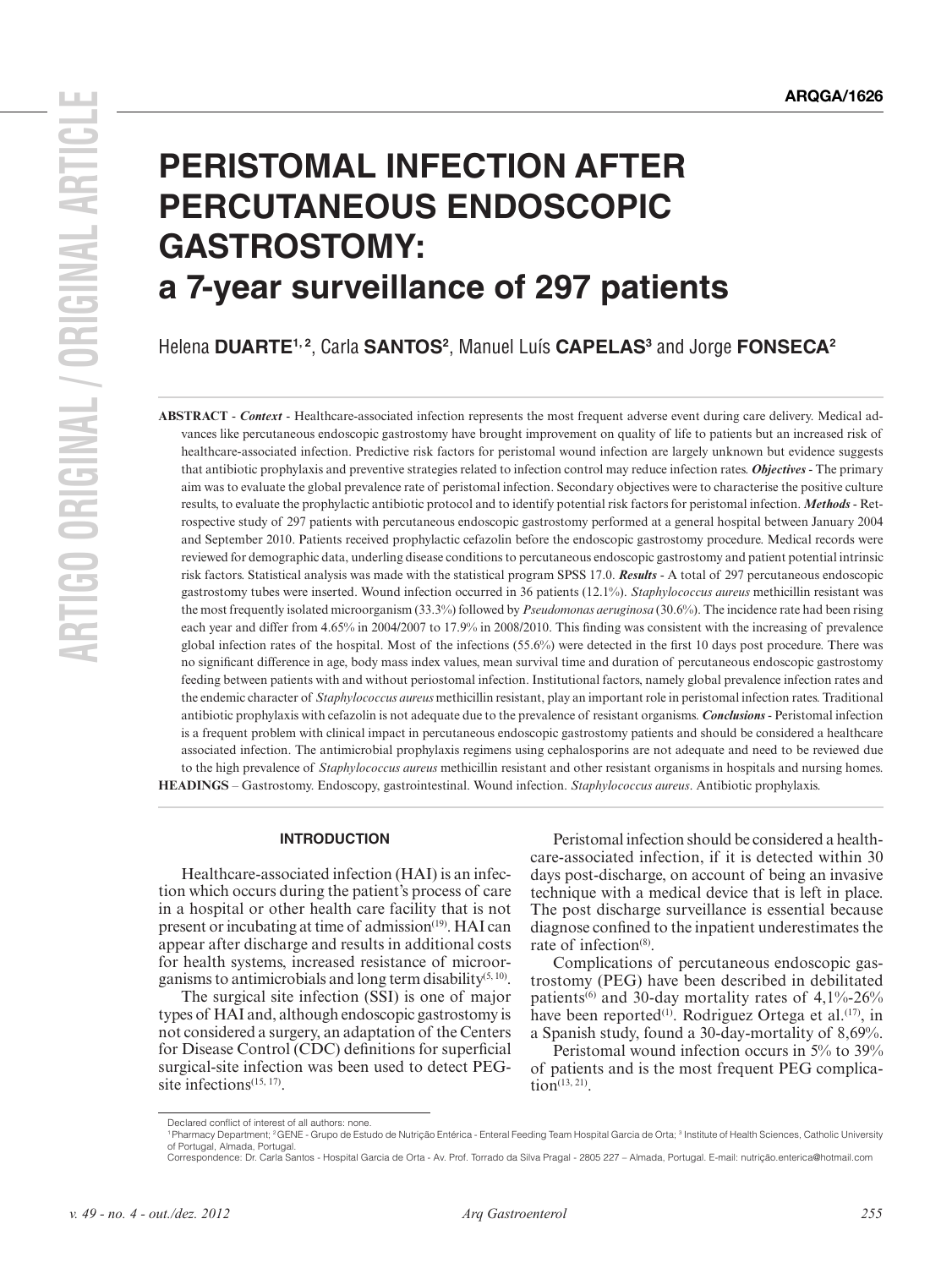The increasing incidence of resistant organisms in hospitals and long term care facilities justifies, nowadays, the clinical impact of these infections<sup> $(4, 14)$ </sup>. In a hospital endemic for methicillin-resistant *Staphylococcus aureus,* MRSA can be the most common organism associated with peristomal infection(17). In 2011 The Infectious Diseases Society of America published the first guidelines for the treatment of MRSA infections in hospitals and ambulatory settings, which was an important step in the elaboration of new prophylactic and therapeutic protocols in health institutions<sup>(11)</sup>.

A cephalosporin-based prophylaxis is usually suggested to decrease peristomal infection after PEG insertion<sup> $(2, 18)$ </sup> but these antibiotics are unlikely to be useful in the prevention of PEG-site infections caused by MRSA and resistant strains of *Pseudomonas aeruginosa*(9)*.* A recent paper in the British Medical Journal (BMJ) suggested the use of co-trimoxazol in the PEG prophylaxis<sup>(3)</sup>. This, however, is not a good option considering the rate of MRSA in our hospital (47%).

This complication is a public health issue and the use of targeted surveillance, with data collected locally, may have benefits which can result in improvements in the quality of medical care $(10)$ .

# **OBJECTIVES**

The primary aim was to evaluate the global prevalence rate of peristomal infection between January 2004 and September 2010, and to characterise the microbiological characteristics of positive culture results. The secondary objectives were the evaluation of the prophylactic antibiotic protocol and study of potential risk factors (age, body mass index (BMI) values and length of time patients use PEG tubes) for peristomal infection.

#### **METHODS**

Medical records of adult patients who underwent endoscopic gastrostomy at a general hospital between January 2004 and September 2010 were reviewed. After given informed consent, patients had the gastrostomy placed by pull-method (Kimberly-Clark® or Bard®). An intravenous



**FIGURE 1.** Kaplan-Meier survival curve

prophylactic cefazolin 1 g was given 1 hour prior to the procedure. If patients were under antibiotic therapy for other diseases, the cefazolin was not given.

The peristomal infection was defined as a purulent discharge with positive wound culture according to CDC definitions for superficial surgical site infections. All the cultures isolates from peristomal wounds were analysed for the antibiogram using the disc diffusion method.

The PEG wound was cared for once every day by sterile saline with coverage of dry gauze placed between the external fixing device and the skin.

A post-discharge surveillance was performed until the patients died or regained oral intake, with multidisciplinary follow-up visits at 1, 3, 6, 12 months post PEG.

The statistical analysis of data was made with the statistical software SPSS 17.0 for Windows. The significance level was set at 5%. Patients were classified in two groups according to the presence of peristomal infection. The comparison of the means for age, BMI and duration of PEG use between these groups was performed using the T-test for independent samples or Man-Whitney U test.

# **RESULTS**

Our study included 297 patients, 210 (70.7%) male and 87 (29.3%) female. Mean age was  $62.06 \pm 16.04$  years, mean BMI was  $20,24 \pm 4,16$  kg/m<sup>2</sup> and 37.3% of patients were malnourished (BMI<18.5 kg/m<sup>2</sup>).

Dysphagia due to neurological disease was the most common indication with 160 (53.6%) patients. Oropharyngeal cancer in 109 (36.7%) patients, other malignant diseases in 21 (7.1%) patients and esophageal fistula in 7 (2.4%) patients were the other underlying diseases for PEG placement.

There was no mortality related to the PEG insertion. The mean survival time was  $21.36 \pm 2.13$  months (IC 95%). According to survival analysis using the Kaplan-Meier method (Figure 1), the  $30<sup>th</sup>$  day mortality rate was 12.45%. There was no significant difference between the median survival time of infected and non infected patients (*P*>0.05).

Infections were mostly detected in the first 30 days post-procedure (86.1%) and 55.6% 10 days after PEG insertion.

The overall prevalence of peristomal infection was 12.1% (36/297 patients). A total of 41 microorganisms were isolated from these 36 patients (Figure 2). Five patients had



**FIGURE 2.** Prevalence of microorganisms isolated from wound culture between 2004 and 2010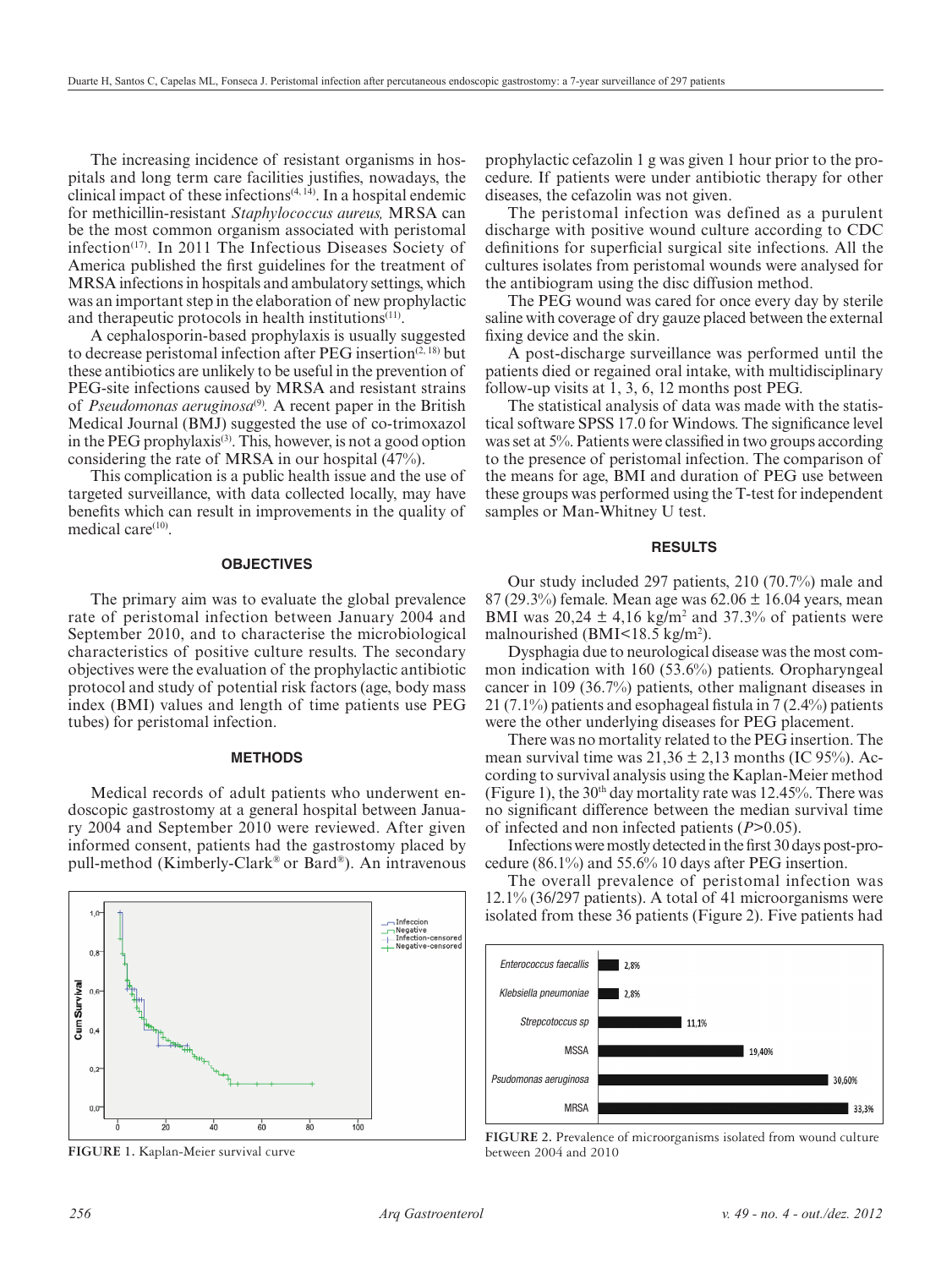

**FIGURE 3.** Prevalence of peristomal infection after PEG procedure

two organisms cultured. The PEG wound isolates included *Staphylococcus aureus* in 52.7% (19/36) of patients, from which 12 strains were MRSA (33.3% of global infections); *Pseudomonas aeruginosa* in 30.6% (11/36) patients; *Streptococcus ß-haemolyticus* in 11.1% (4/36), *Klebsiella pneumoniae* in 2.8% (1/36) and *Enterococcus faecallis* in 2.8% (1/36).

The incidence rate rose each year, increasing from 4.65% in 2004/2007 to 17.9% in 2008/2010 (Figure 3). The increasing of peristomal infection rate was consistent with the overall prevalence of nosocomial infection rates in our institution (Figure 4).

There were no differences between PEG patients with or without peristomal infection respecting to age, BMI values and duration of PEG feeding (*P*>0.05).

#### **DISCUSSION**

In our study the 30-day mortality rate was 12.5% lower then the reported in a large study in United States, in which all types of gastrostomy placement were included, the 30-day mortality was  $23.9\%$  and at 1 year was  $63\%$ <sup>(1)</sup>. This may reflect a careful selection of patients and the experience of the team.

In previous series the rate of wound infection may differ significantly between  $5\%$  and  $39\%$ <sup>(13, 14, 21)</sup>. In our study, the overall peristomal infection rate was 12.1%, an intermediate figure, but rising every year and over 25% in 2010. Nevertheless, our overall peristomal infection rate was rising every year, reaching 25% in 2010 and a sustained high prevalence is expectable for next years.

In this retrospective analysis we were not able to find any independent intrinsic patient's risk factor for peristomal infection due to the high prevalence of co-morbidities in this cohort. A prospective randomized study is now being conducted in order to evaluate predictive risk factors.

Three important results of our study support the idea that peristomal infection must be considered a serious problem of healthcare associated infection:

- 1.the prevalence of peristomal infection has been rising, and this parallels the rising of general nosocomial infections in our hospital;
- 2.most infections (55.6%) were detected in the first 10 days



**FIGURE 4.** Prevalence of nosocomial infection rates between 2003 and 2010 (%)

after gastrostomy and 86.1% within 30 days post-procedure (86.1%). Globally, the large majority of peristomal infection occurred during the hospitalization period or shortly after discharge;

3.the microorganisms cultured from PEG wounds (MRSA, *Pseudomonas aeruginosa, Klebsiella pneumoniae, Enterococcus faecallis,* for example) reflect the nosocomial agents in the hospital.

The high prevalence of multiresistant bacteria was one of the most important findings of the present study. As anticipated by previous reports, multiresistant bacteria, namely MRSA, become the dominant pathogens<sup> $(7, 12, 20)$ </sup>. Most PEG patients have multiple hospitalization episodes prior to the gastrostomy procedure, multiplying the chances of becoming colonized by multiresistant organisms. The use of broad-spectrum antibiotics before PEG insertion<sup> $(13)$ </sup> may also be an explanation for the high prevalence of *Pseudomonas aeruginosa* (30.6%). Taking into consideration the rising of nosocomial infection and multiresistant bacteria, namely MRSA, in hospitals worldwide, we believe that in the future these agents will become more and more important in peristomal infection.

In order to reduce infectious complications, prophylactic antibiotics were recommended $(18)$ . However, the widespread routine of large broad antibiotics might increase the risk of emerging resistant organisms. Rao et al.<sup>(16)</sup> recommended the use of a glycopeptide prophylaxis based and a decontamination protocol before PEG insertion in order to reduce MRSA incidence rates in wound infections. Although the MRSAcolonization eradication therapy is not a good option due to the endemic character of the MRSA in the institution<sup>(11)</sup>, other MRSA infection-prevention strategies must be implemented, like pre-procedure antiseptic showering with clorhexidine and hand hygiene by all clinical staff<sup>(15)</sup>. In our opinion, PEG procedure antibiotic prophylaxis should be adapted to the prevalence of founded causative organisms. In institutions with high prevalence of MRSA, such as our hospital, the use of a glycopeptides prophylaxis should be considered.

# **CONCLUSIONS**

In the present study, peristomal infection was a frequent and significant problem in PEG patients and should be